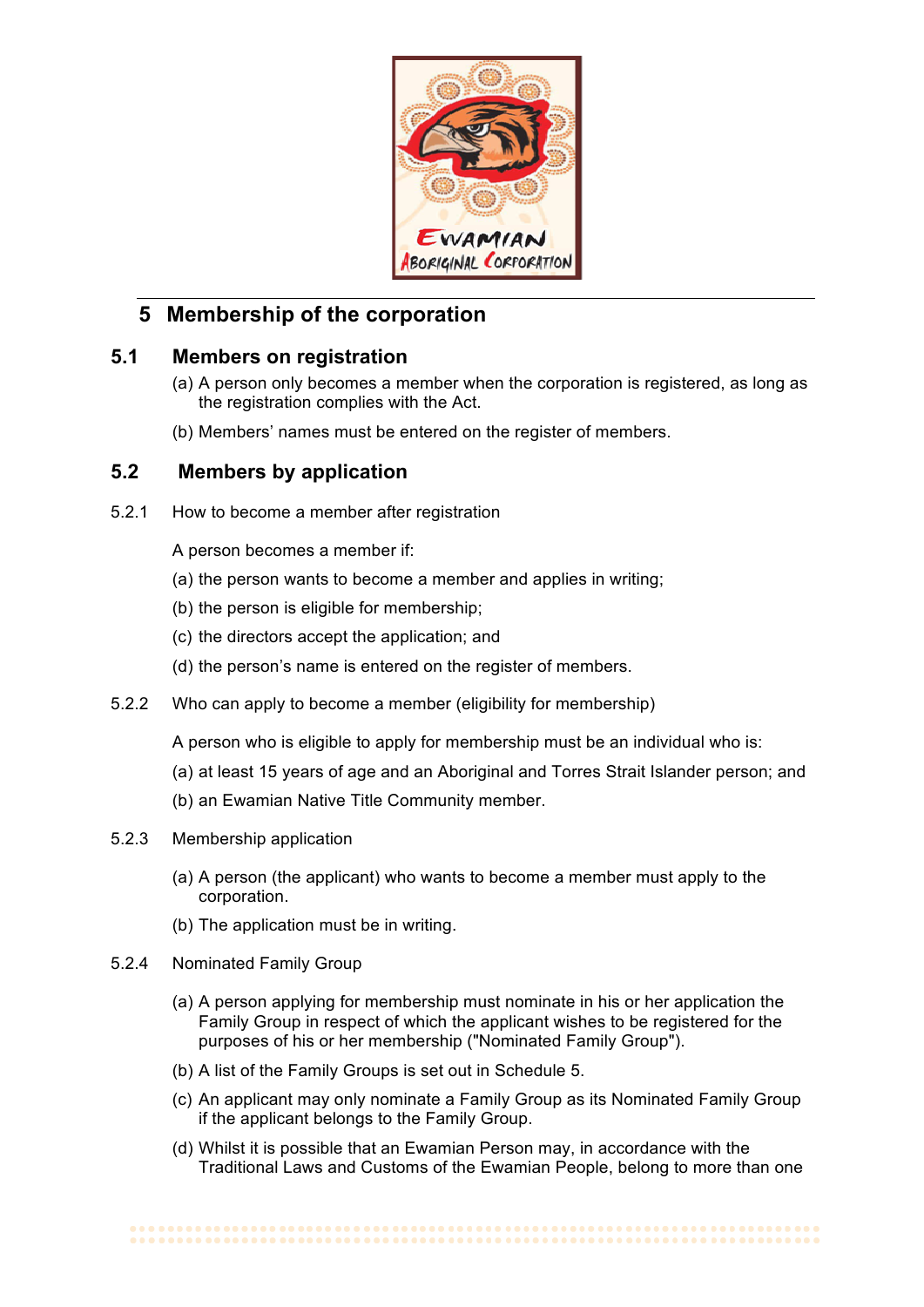

Family Group, a Member may only nominate one Family Group to which he or she belongs on his or her application for membership, and is entitled to vote only in respect of that Family Group for the purposes of his or her membership.

- (e) If a member wishes to change the Family Group to which he or she belongs for the purposes of his or her membership, then the member must seek confirmation of the change from the existing Family Group to which he or she belongs and the new Family Group and then notify the corporation in writing of the change.
- 5.2.5 Nominated Region
	- (f) A person applying for membership must nominate in his or her application the Region in respect of which the applicant wishes to be registered for the purposes of his or her membership ("Nominated Region").
	- (g) A list of the Regions is set out in Schedule 7.
	- (h) An applicant may only nominate a Region as its Nominated Region if the applicant lives in that Region.
	- (i) A Member may only nominate one Region to which he or she belongs on his or her application for membership, and is entitled to vote only in respect of that Region for the purposes of his or her membership.
	- (j) If a member wishes to change the Region to which he or she belongs for the purposes of his or her membership, then the member must notify the corporation in writing of the change.
- 5.2.6 Deciding membership applications
	- (a) The directors will receive and consider membership applications, and may accept them with the ratification or approval of the Committee of Elders.
	- (b) Applications will be considered and decided in the order in which they are received by the corporation.
	- (c) The directors must not accept an application for membership of the corporation unless the applicant:
	- (d) applies according to rule 5.2.3; and
	- (e) meets all the eligibility for membership requirements.
	- (f) The directors may refuse to accept a membership application even if the applicant has applied in writing and complies with all the eligibility requirements.
	- (g) However, they must notify the applicant in writing of the decision and the reasons for it.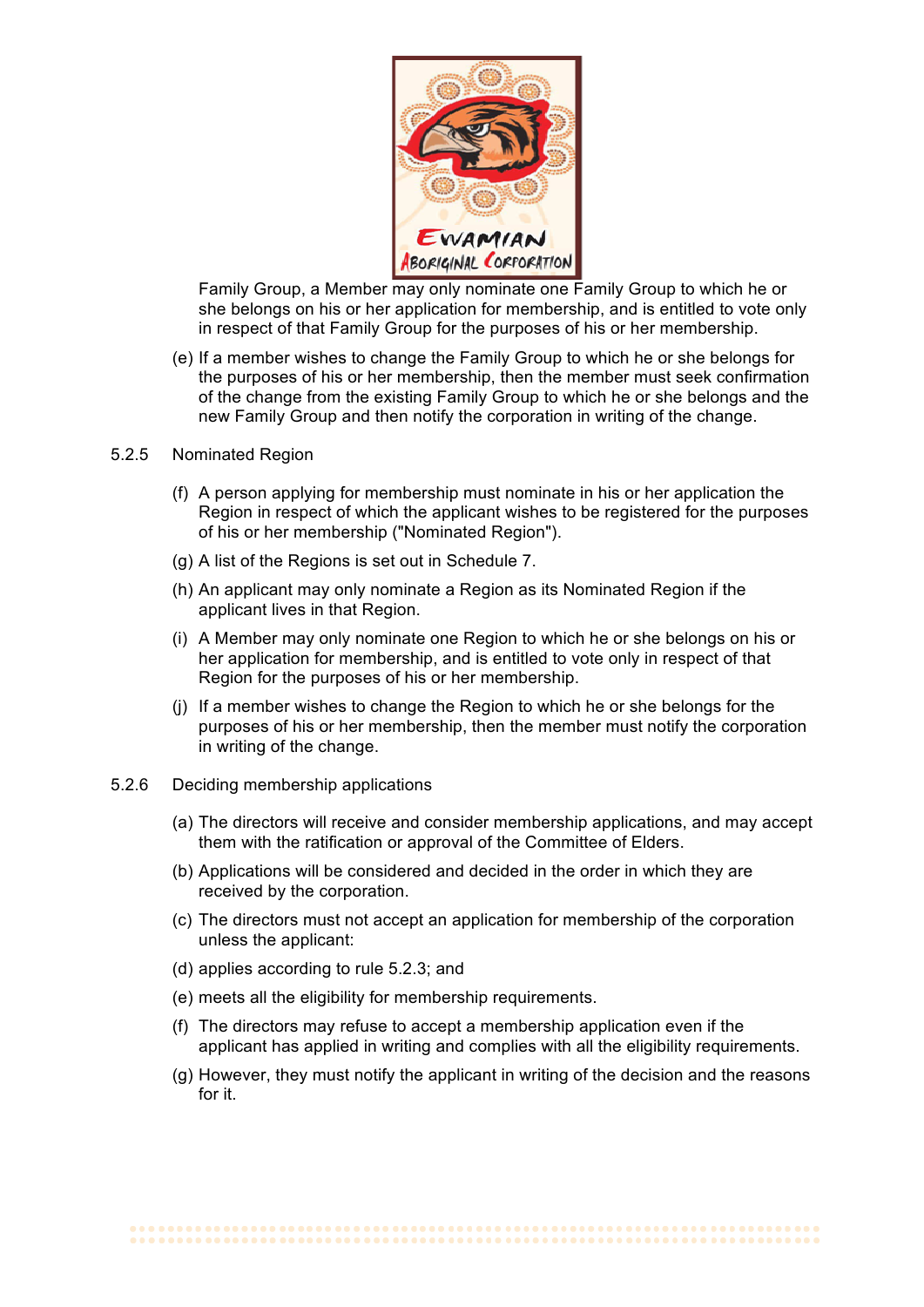

- 5.2.7 Entry on the register of members
	- (a) If the directors accept a membership application, the applicant's name must be entered on the register of members within 14 days.
	- (b) However, if:
		- (i) the applicant applies for membership after a notice has been given for the holding of a general meeting, and
		- (ii) the meeting has not been held when the directors consider the application,
		- (iii) then the corporation must not enter the person on the register of members until after the general meeting has been held.

### **5.3 Membership fees**

The corporation must not impose fees for membership of the corporation.

### **5.4 Different classes of members**

(a) The corporation shall have the following classes of members:

- (i) ordinary members which shall comprise all members 18 years of age and over; and
- (ii) youth members which shall comprise all members aged at least 15 years and under 18 years of age.
- (b) A member's class of membership shall be determined by the directors and entered on the register of members.

### **5.5 Members rights and obligations**

- 5.5.1 Ordinary Members rights
	- (a) Each ordinary member has rights under the Act and these rules including the rights set out below. A member:
		- (i) is entitled to vote or otherwise participate in accordance with the Traditional Laws and Customs of the Ewamian People, in respect of the Family Group to which the member has been accepted for the purposes of his or her membership:
			- (A) in the appointment and removal of one (1) Family Group Committee of Elders Member and two (2) proxy Family Group Committee of Elders Members to form part of the Committee of Elders , to represent the interests of the Family Group; and
			- (B) in determining the manner in which a Committee of Elders Member must vote on matters in respect of which a vote is to be held at a general meeting of the corporation, and if they do so, the Committee of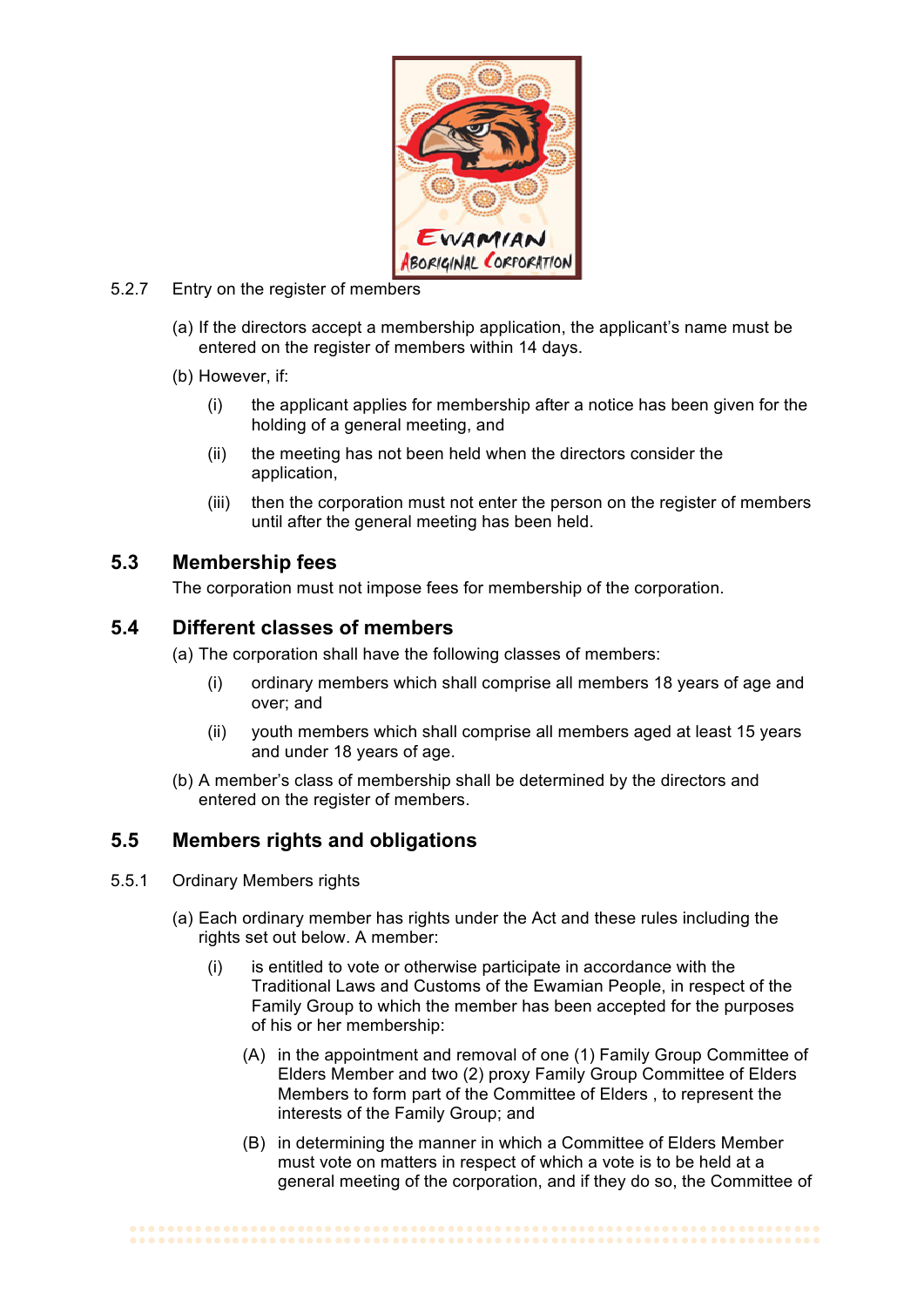

Elders Member must exercise his or her vote in the manner determined;

- (ii) can attend and speak, but not vote (otherwise than in accordance with rule 5.5.1(a)(i)at a general meeting of the corporation;
- (iii) can be elected or appointed as a director or Family Committee of Elders Member, but shall not be both a director and Committee of Elders Member at the same time;
- (iv) cannot be removed as a member unless the directors and the corporation have complied with rule 5.8;
- (v) can put forward resolutions to be voted on at a general meeting of the corporation in accordance with rule **Error! Reference source not found.**;
- (vi) can ask the directors to call a general meeting of the corporation in accordance with rule **Error! Reference source not found.**;
- (vii) can access the following books and records of the corporation:
	- (A) the register of members, under rule **Error! Reference source not found.**;
	- (B) the minute books for meetings of members, under rule **Error! Reference source not found.**;
	- (C) the corporation's rule book, under rule **Error! Reference source not found.**;
	- (D) certain reports prepared by or for the directors and the corporation, in accordance with the Act;
- (viii) can ask the directors to provide access to any other records or books of the corporation in accordance with rule **Error! Reference source not found.**; and
- (ix) can have any disputes regarding the corporation dealt with under the process in rule 27.
- (b) Members do not have the right to share in the profits of the corporation or take part in the distribution of the corporation's assets if it is wound up.
- (c) If a member believes that their rights have been breached or ignored by the directors, the member can use the dispute resolution process in rule **Error! Reference source not found.**.

#### 5.5.2 Youth Members

Each youth member shall have the same rights as ordinary members, other than those rights set out in rules:

#### (a) 5.5.1 (a)(i);

(b) 5.5.1 (a)(iii);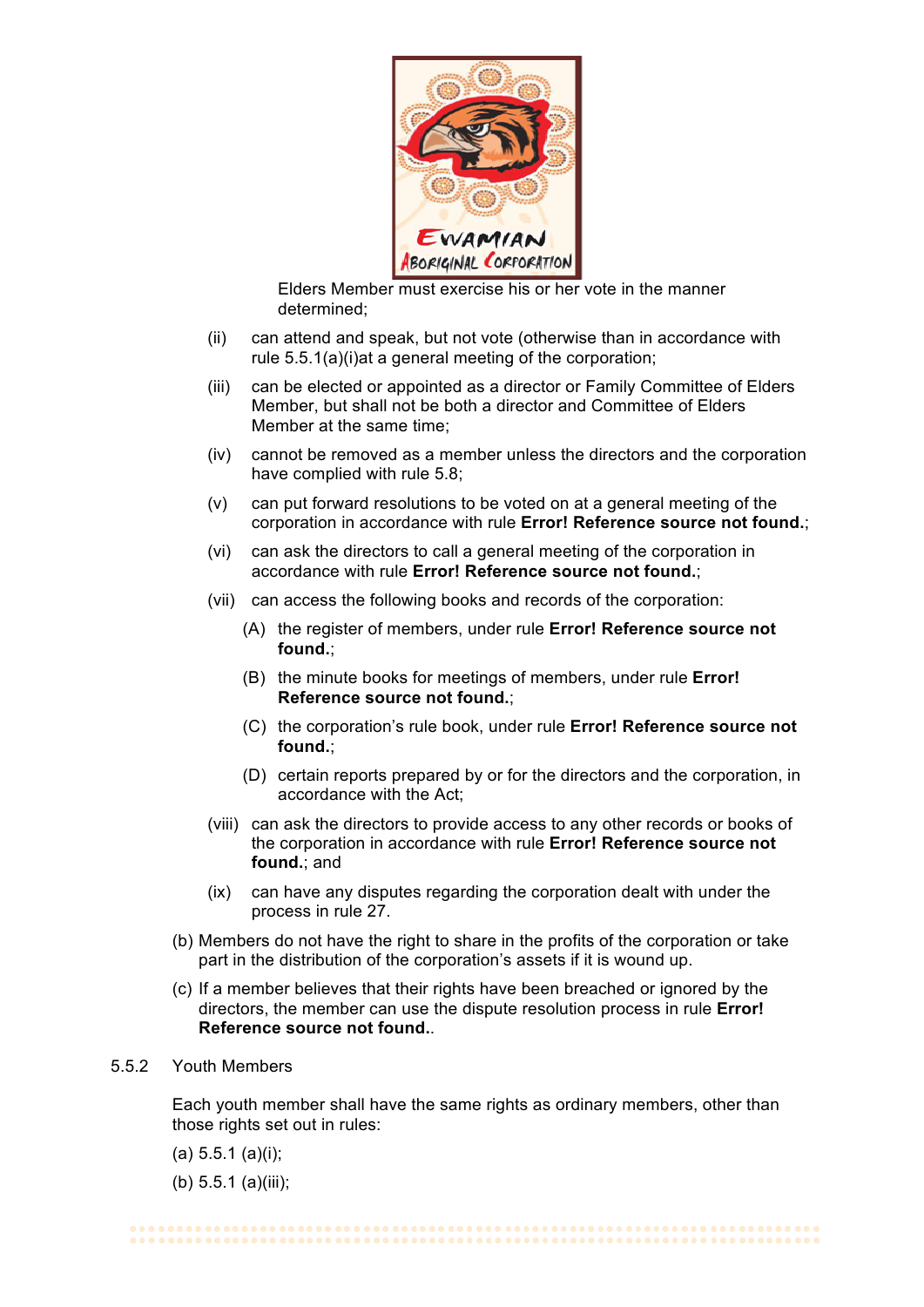

- (c) 5.5.1(a)(ii); and
- (d) 5.5.1(a)(vii).
- 5.5.3 Members' responsibilities

Each member has responsibilities which include the following:

- (a) to comply with the Act and these rules;
- (b) to notify the corporation of any change in their address within 28 days;
- (c) to comply with any code of conduct adopted by the corporation;
- (d) to treat other members, employees of the corporation and the directors with respect and dignity and not engage in personal attacks or abusive behaviour; and
- (e) to not behave in a way that significantly interferes with the operation of the corporation or of corporation meetings.

#### 5.5.4 Liability of members

- (a) The members are not liable to contribute to the property of the corporation on winding up.
- (b) If the application for registration of the corporation states that members and former members are:
	- (i) not to be liable to contribute towards the payment of the debts and liabilities of the corporation, then they are not liable to contribute; or
	- (ii) to be liable to contribute towards the payment of the debts and liabilities of the corporation on a particular basis, then they are liable so to contribute on that basis.

### **5.6 How a person stops being a member**

- 5.6.1 A person will stop being a member if:
	- (a) the person resigns as a member (see rule 5.7);
	- (b) the person dies; or
	- (c) the person's membership of the corporation is cancelled (see rules 5.8.1 to 5.8.5).
- 5.6.2 When a person ceases to be a member

A person ceases to be a member when the member's name is removed from the register of members as a current member of the corporation.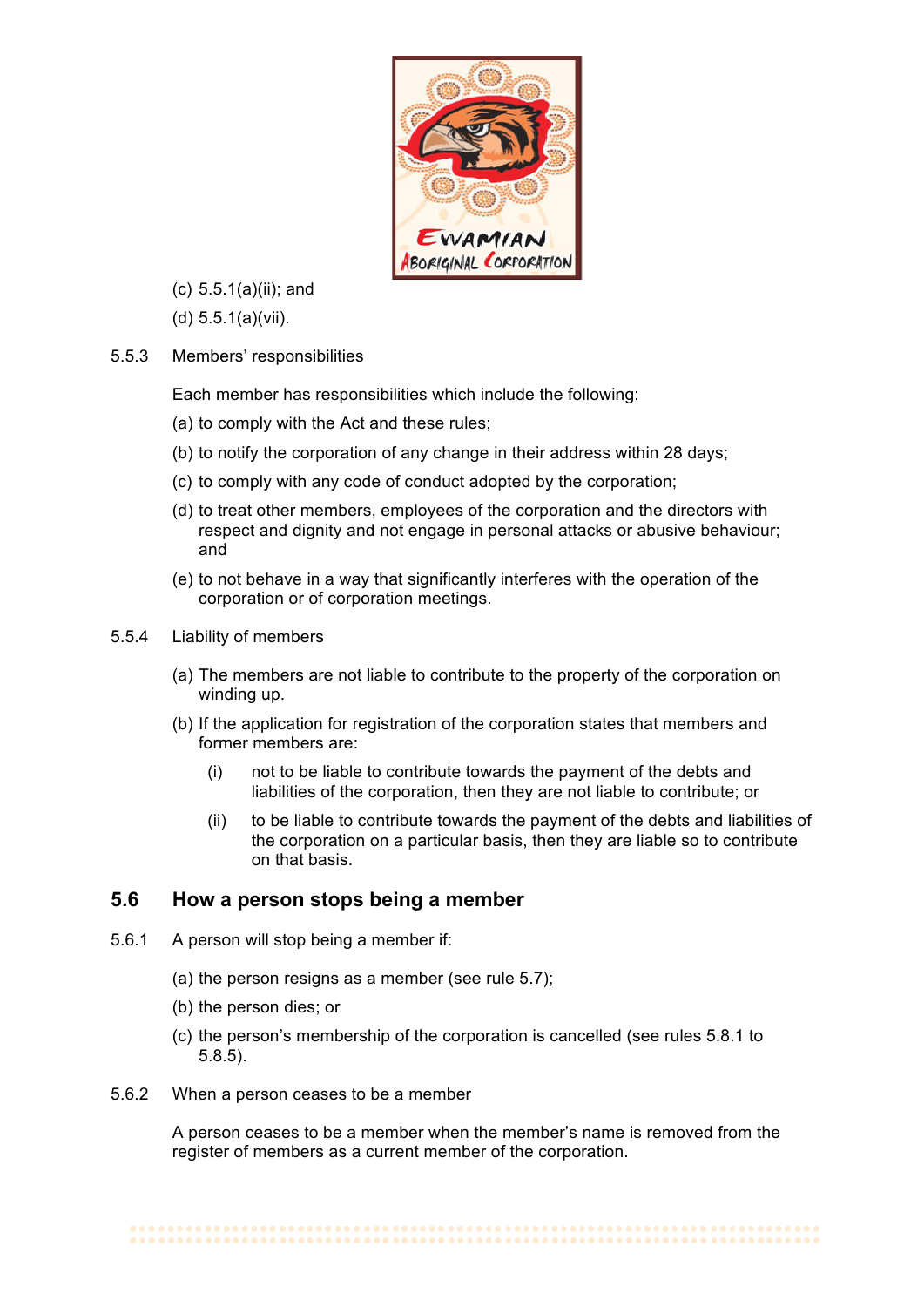

## **5.7 Resignation of member**

- (a) A member may resign by giving a resignation notice to the corporation in the form set out in Schedule 4.
- (b) A resignation notice must be in writing.
- (c) The corporation must remove the member's name from the register of current members of the corporation within 14 days after receiving the resignation notice.

# **5.8 Process for cancelling membership**

- 5.8.1 Cancelling membership upon Committee of Elders recommendation
	- (a) The directors must, by resolution, cancel the membership of a member if the Committee of Elders has:
		- (i) resolved that the member be removed for a serious breach or repeated breaches of the Traditional Laws and Customs of the Ewamian People; or
		- (ii) resolved that the member:
			- (A) is not eligible for membership; or
			- (B) has ceased to be eligible for membership; and
		- (iii) recommended to the directors in writing that a member's membership should be cancelled.
- 5.8.2 Procedure for cancellation
	- (a) Before cancelling the membership under rule 7.8.1,the directors must give the member notice in writing stating that:
		- (i) the directors intend to cancel the membership for the reasons specified in the notice; and
		- (ii) the member has 14 days to object to the cancellation of the membership; and
		- (iii) the objection must be in writing.
	- (b) If the member does not object, the directors must cancel the membership.
	- (c) If the member does object as set out in rule 5.8.2(a)(iii):
		- (i) the directors must not cancel the membership; and
		- (ii) only the corporation by resolution in general meeting may cancel the membership.
	- (d) If a membership is cancelled, the directors must give the member a copy of the resolution (being either the resolution of the directors or the resolution of the general meeting) as soon as possible after it has been passed.